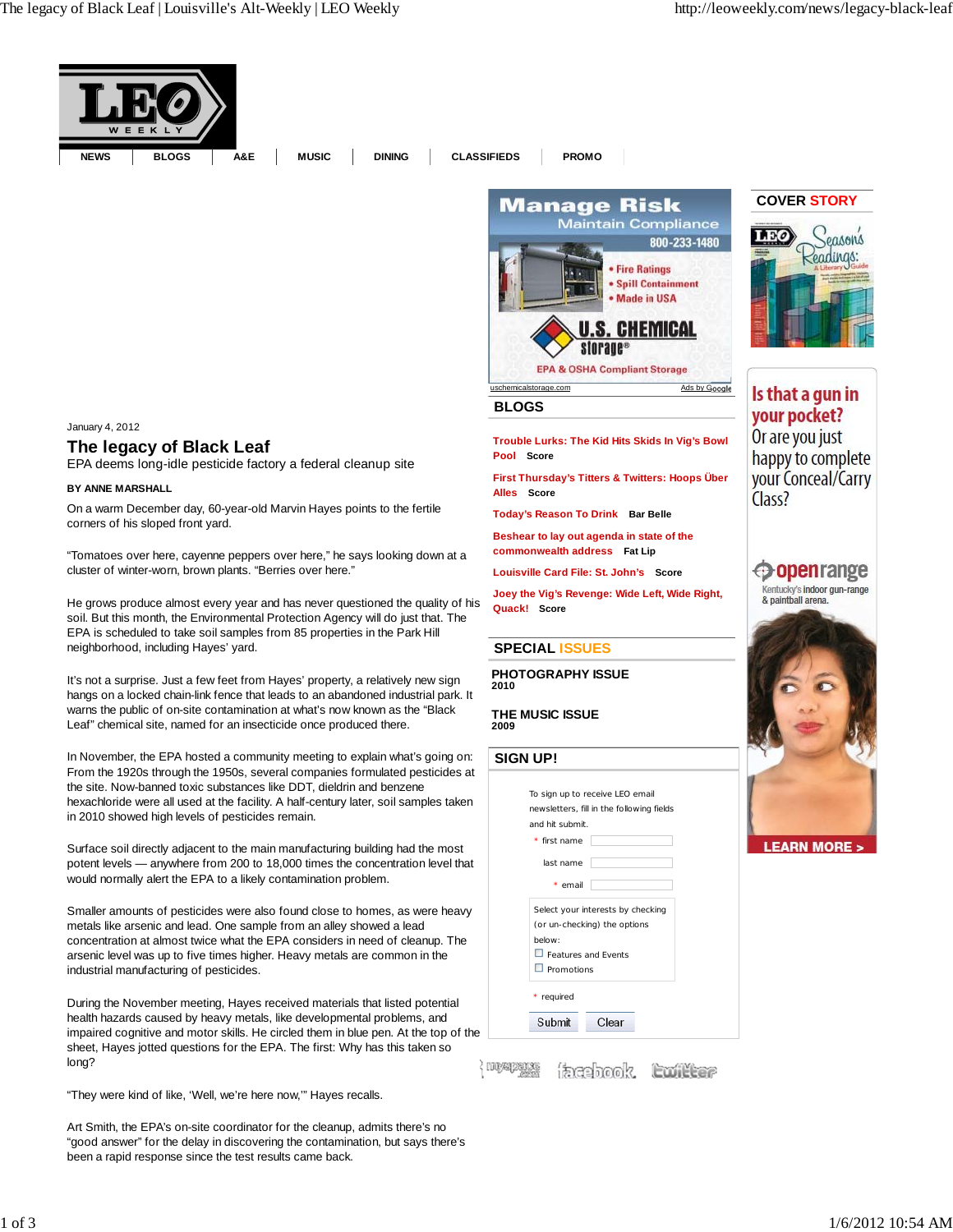"I'd say it's rather uncommon, the fact that it took this long," Smith says.

A few things likely prevented remediation sooner: Ownership of the site has changed hands frequently. The contamination may not have been glaringly severe. And last but not least — location. The old pesticide factory is tucked away in an industrial swath of the West End that's home to several neglected warehouses and factories.

**The 29-acre industrial park** has housed a whiskey barrel manufacturer, lumber mill and electrical contractor company since opening in the late 1890s. A largely African-American neighborhood lies to the north, other industry flanks the east and west, and a large rail yard sits to the south.

From the 1920s to the 1950s, a nicotine-based insecticide called "Black Leaf 40" was manufactured there. According to the EPA, throughout the 1950s, four other chemical companies also operated at the site making chlorinated pesticides.

In 1987, nearly three decades after the pesticide manufacturers had closed, the EPA conducted a visual assessment of the site to determine whether it was a candidate for a federal cleanup. Investigators decided no further action was needed.

For whatever reason, no soil samples were taken. Tim Hubbard, the assistant director for Kentucky's Division of Waste Management, says if soil had been tested, a cleanup may have been initiated long ago.

"Certainly that's the missing piece of information," Hubbard says. "No one really knew for sure if there were levels out there that would be a problem."

So it sat. For another two decades.

The correlation between low-income, minority neighborhoods and pollution is well documented in Louisville and across the country. In a letter from the state to the EPA, the neighborhood bordering the industrial park is referred to as a possible "environmental justice" area, coinciding with the federal agency's movement to focus on the disproportionate exposure to contamination in high poverty areas.

State environmental officials seek EPA grant money for reassessments of potentially contaminated sites. That, in part, is what reignited interest in Black Leaf in 2009. It was around this same time that the current owners of the industrial park, Louisville Industrial Park LLC, floated interest in building low-income housing on the site. (A request that was denied.)

During a 2009 site visit, inspectors with the Kentucky Division of Waste Management found drums containing hazardous waste. Some were leaking. Those drums were immediately removed.

In 2010, soil samples were finally taken and showed high levels of contamination around the main manufacturing building. The following year, the state asked the EPA for a "time-critical removal action." In other words, they wanted it cleaned up immediately. In the summer of 2011, the EPA deemed it a Superfund removal site, meaning the federal government will oversee the cleanup.

Smith says a June 2011 LEO Weekly article about urban exploration in Louisville caught the EPA's attention and ratcheted up concern. He says they weren't aware that the industrial park had become a destination for adventurers and graffiti artists. Over the summer, all entrances to the site were secured.

"We're concerned about public safety," Smith says. "If there's pesticide contamination out there that's certainly something we would want to try and prohibit and encourage people to stay out."

Pesticides used at Black Leaf have been linked to cancer and other health problems.

The urban explorers, as well as copper thieves, often used an opening to the industrial park near Hayes' home. He says that, along with two fires, are what have made him uncomfortable with the abandoned park since moving in 30 years ago. Also, a roof on an old warehouse has been shedding nails and tiles into his alleyway.